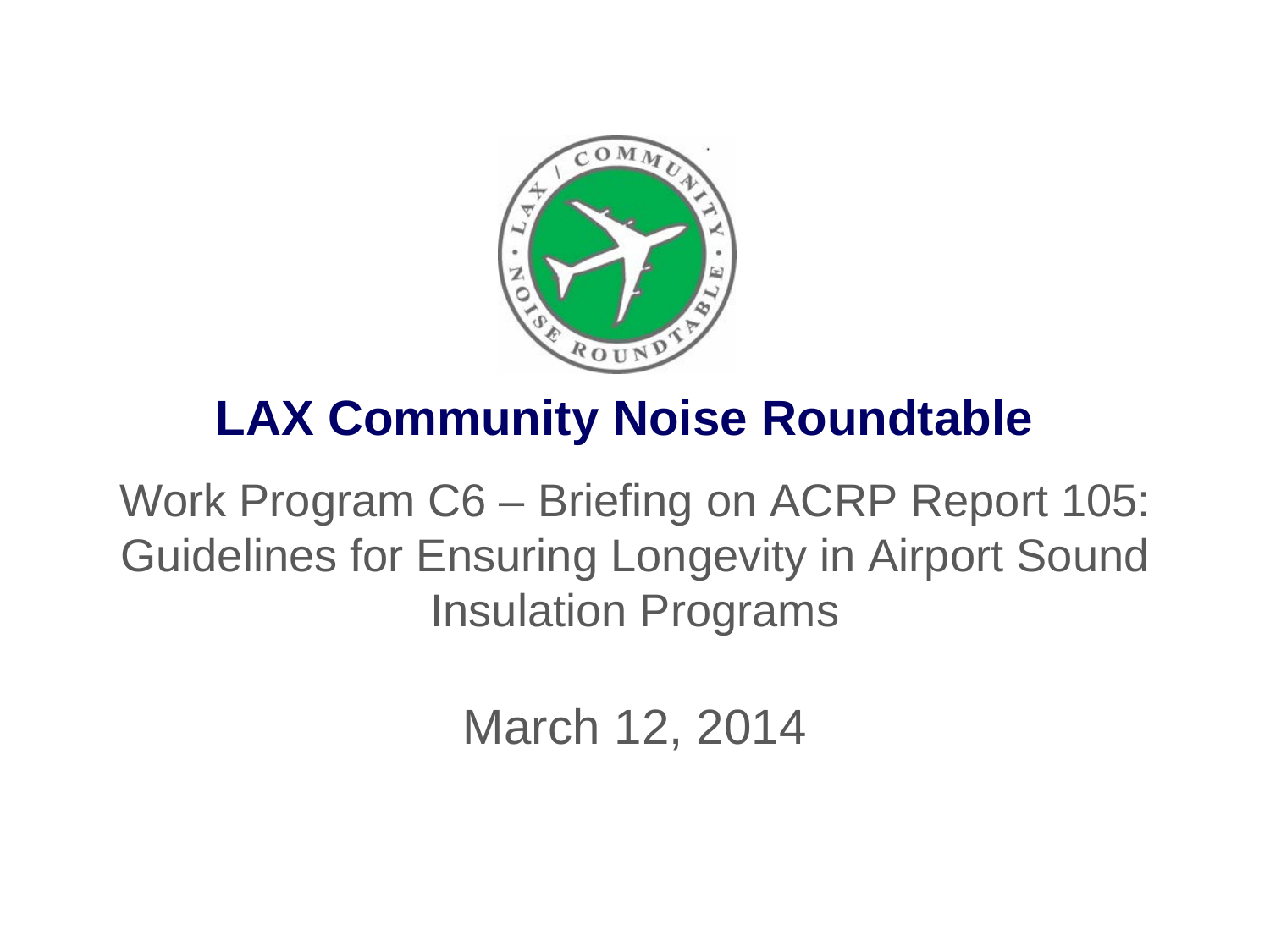

## **ACRP Report 105:**

- **Is the product of ACRP Research Project 02-31 - Assessment of Sound Insulation Treatments**
- **The objectives of this research were to:**
	- **(1) evaluate the degree and causes of deterioration, if any, in the acoustic performance of homes and buildings that were sound insulated during early sound insulation programs; and**
	- **(2) provide guidance to help airports determine the expectation of the durability and attenuation performance of currently available sound insulation techniques, treatment, and materials that are available today.**
- **Ferdows Fazeli and Ben Sharp of Wyle Laboratories conducted the research**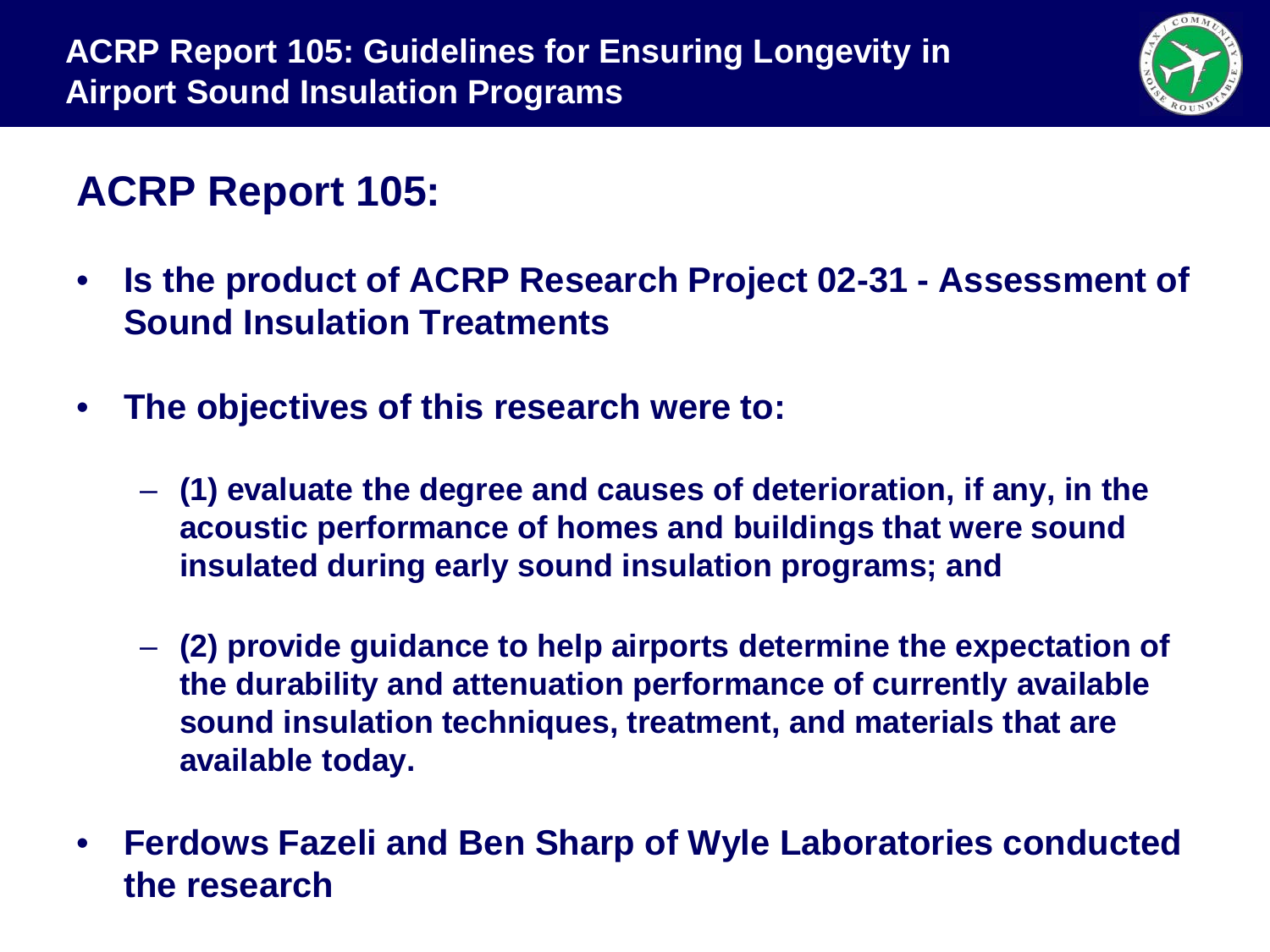

## **ACRP Report 105:**

- **Offers best practices for airport sound insulation programs to reduce or eliminate future deterioration issues**
- **Complements ACRP Report 89: Guidelines for Airport Sound Insulation Programs (2013)**
- **Notes that FAA provides one-time funding for treatments that must be maintained by the homeowner**
- **Ensures that sound insulation program treatments continue to be effective well into the future**
- **Is a useful guide for sound insulation program managers and their consultants designing and implementing sound insulation programs**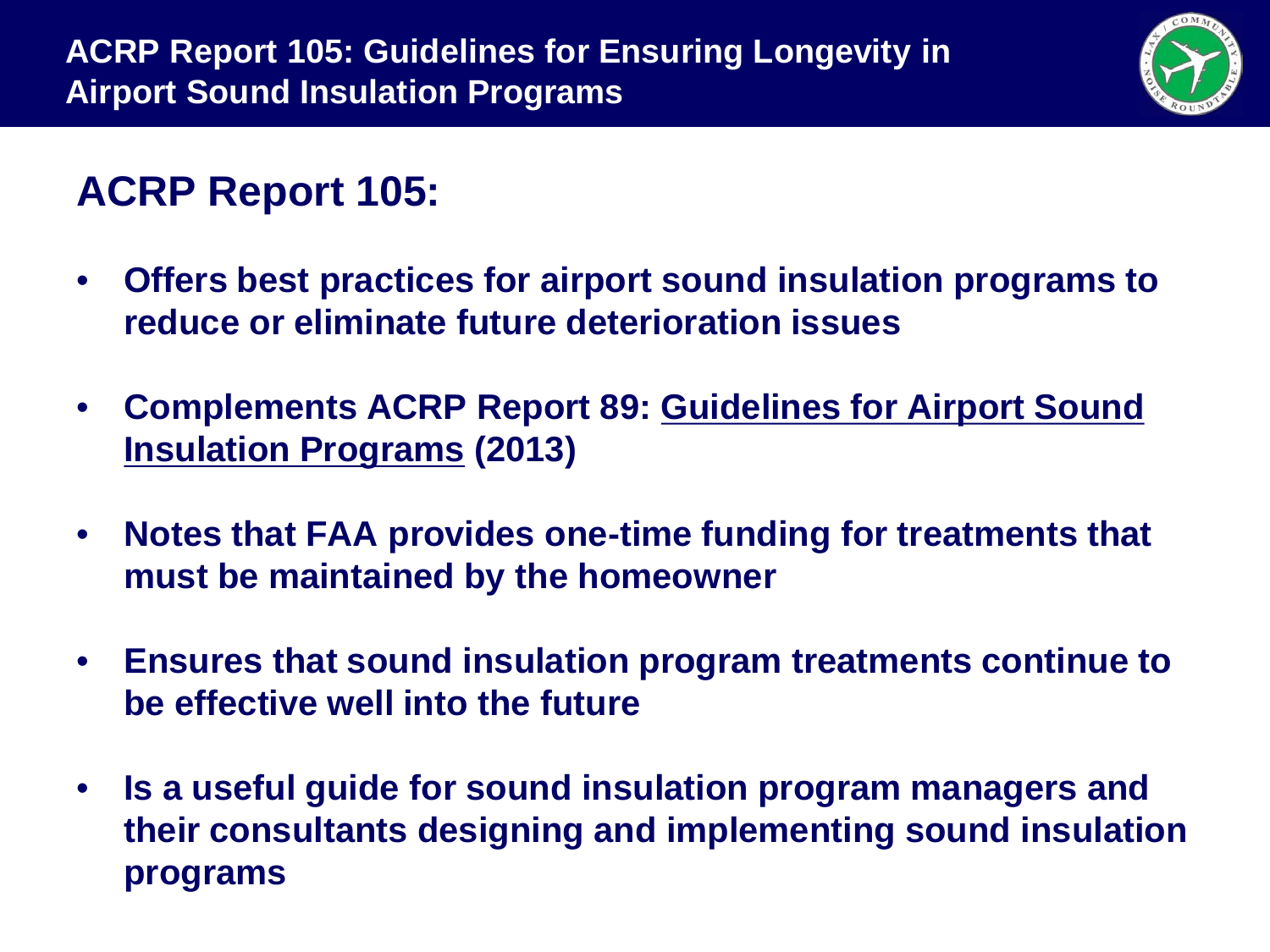

### **ACRP Report 105 covers:**

- **Section 1 - Durability issues**
- **Section 2 - Program management**
- **Section 3 - Design process and bid documents**
- **Section 4 - Current and future products**
- **Section 5 - Construction administration**
- **Section 6 - Quality control**
- **Section 7 - Maintenance**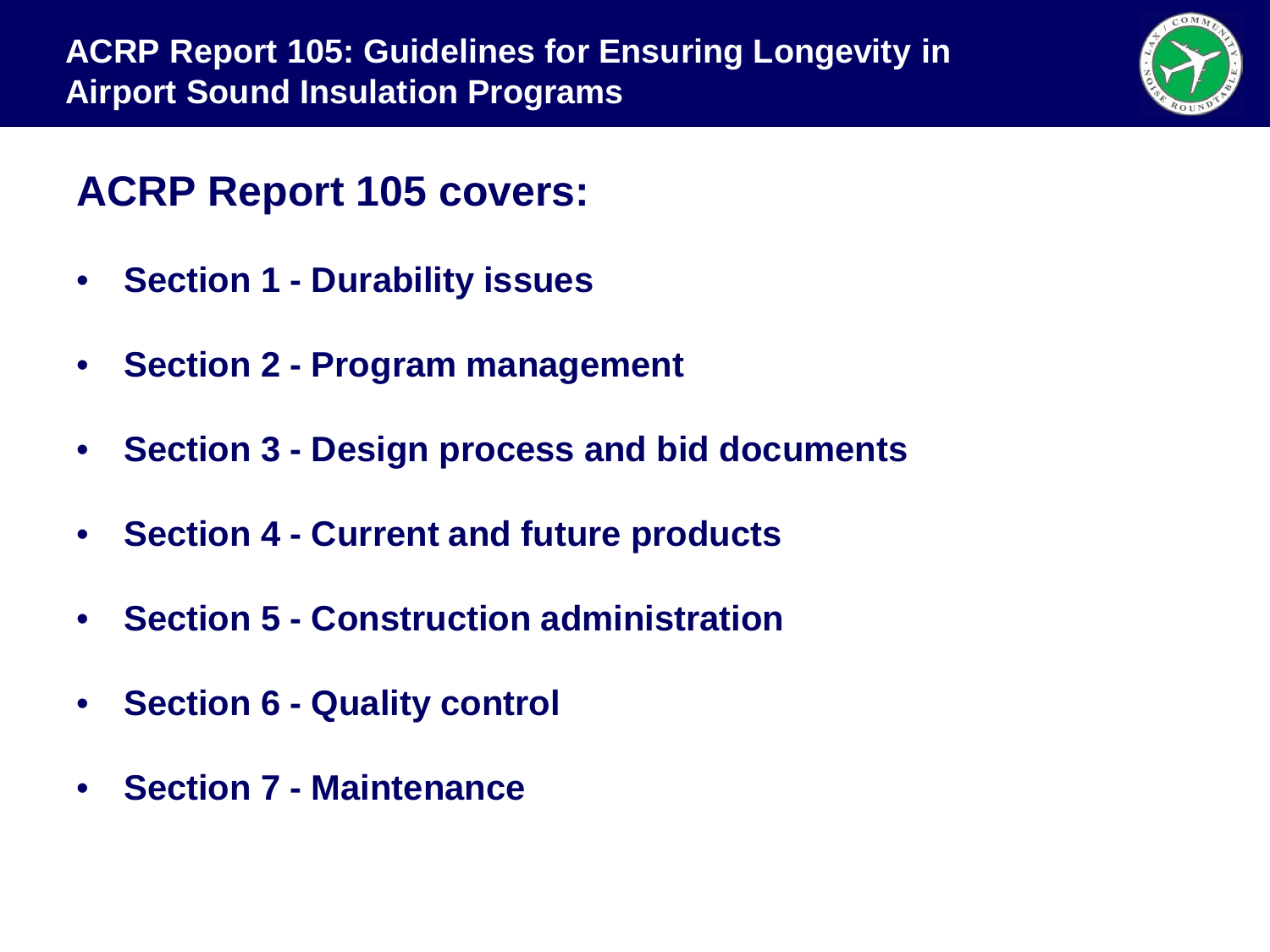

## **Section 1 – Durability**

• **"Durability is typically defined as the ability of a material, product, or building to maintain its intended function for its intended life expectancy with intended levels of maintenance under intended conditions of use."**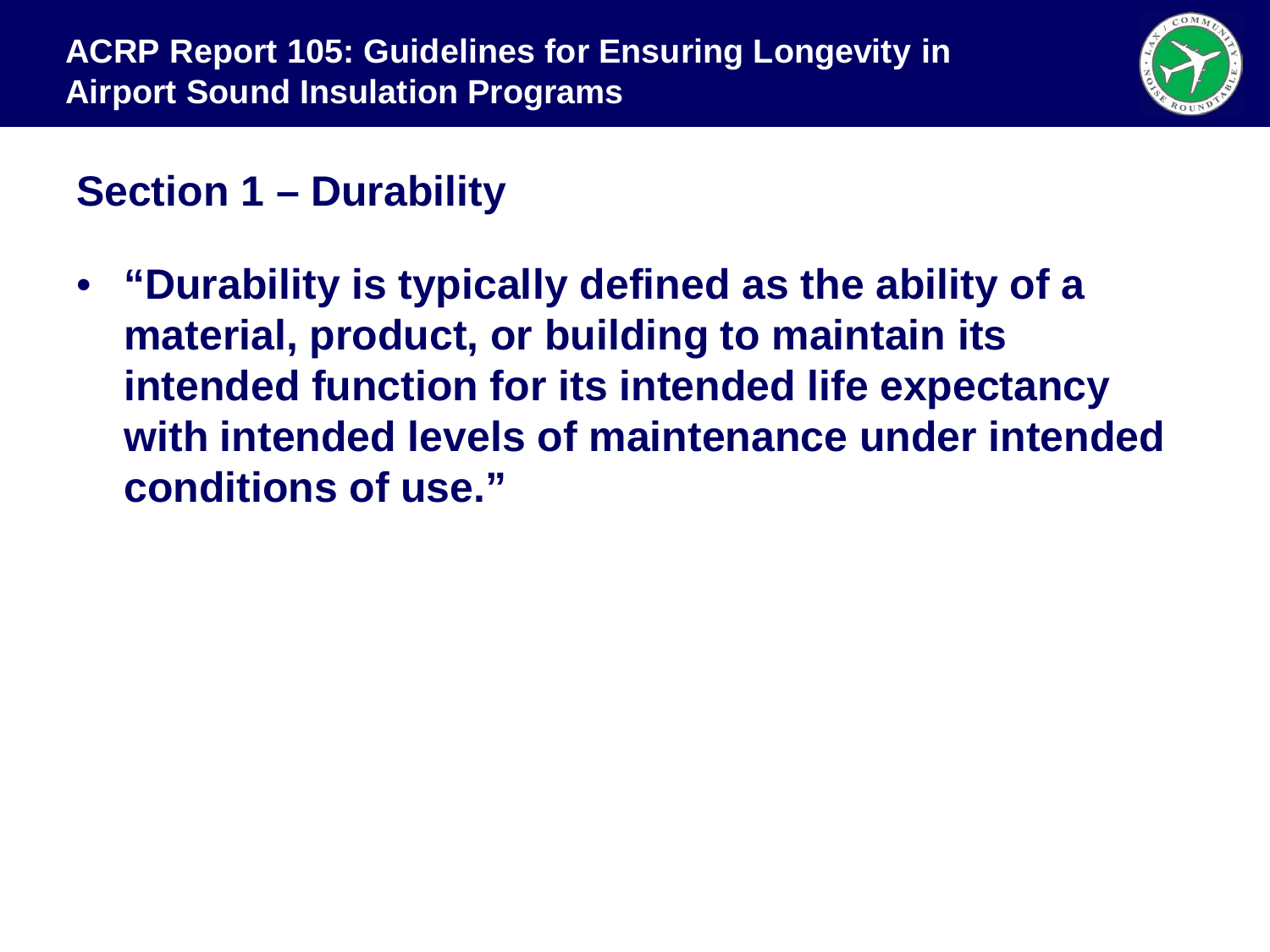

## **Findings:**

- **Tests conducted at multiple sites at two sound insulation programs found there has been less deterioration in sound insulation performance over the years than expected**
- **Test results corroborate the findings from a 2013 survey of U.S. sound insulation programs by Sharp, Gurovich, Fazeli, and Miller**
- **Deterioration in performance was more likely due to homeowner modifications, poor maintenance, extreme weather, and in some cases, poor installation, rather than in the deterioration of the sound insulation products themselves**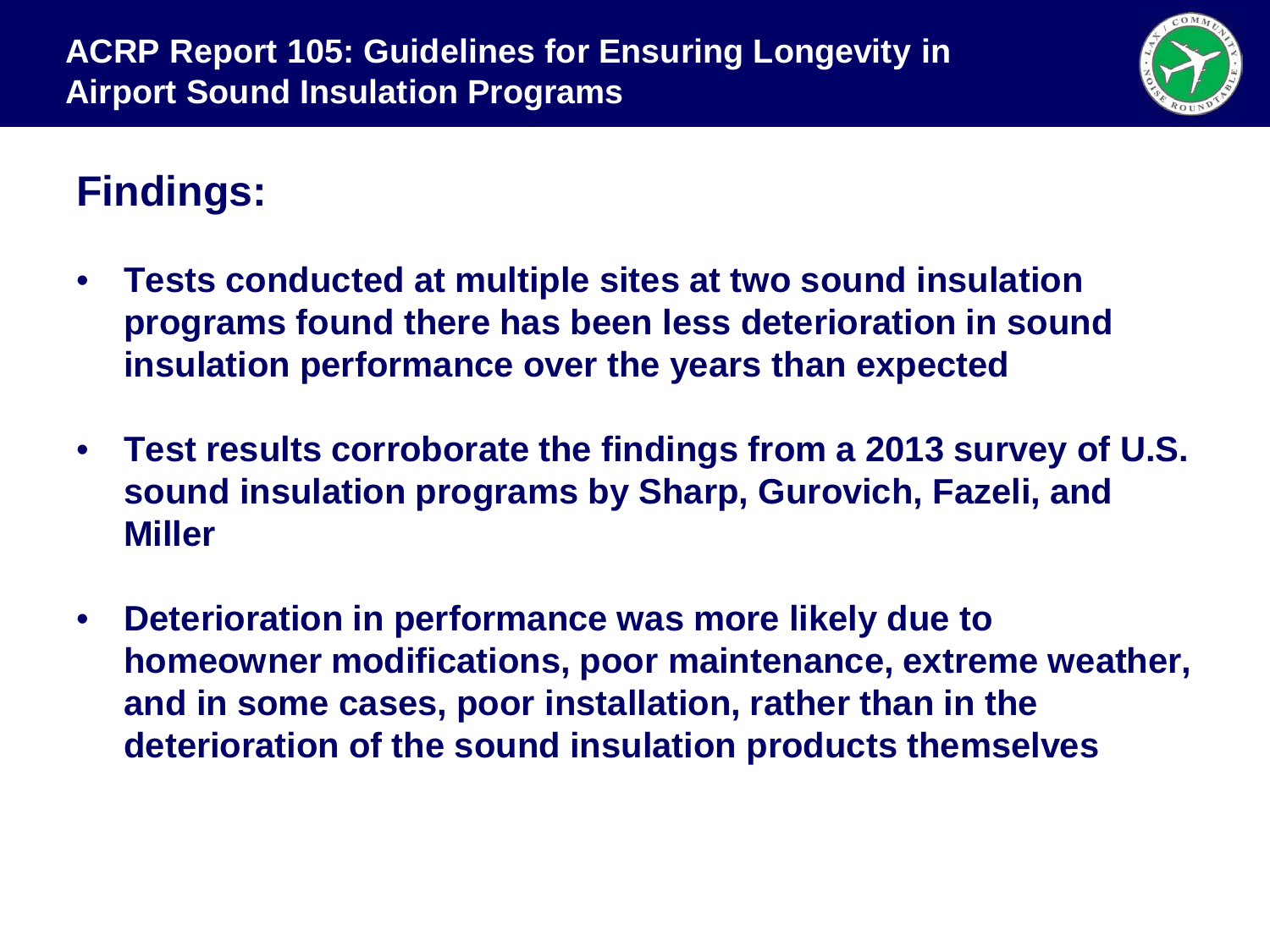

## **Findings (cont.):**

- **Does not imply that there have not been problems with products or installation procedures**
- **Indicates that the problems were identified by the program manager and then corrected by the product manufacturer or contractor**
- **Lessons learned over time as a part of these programs have improved products and installation**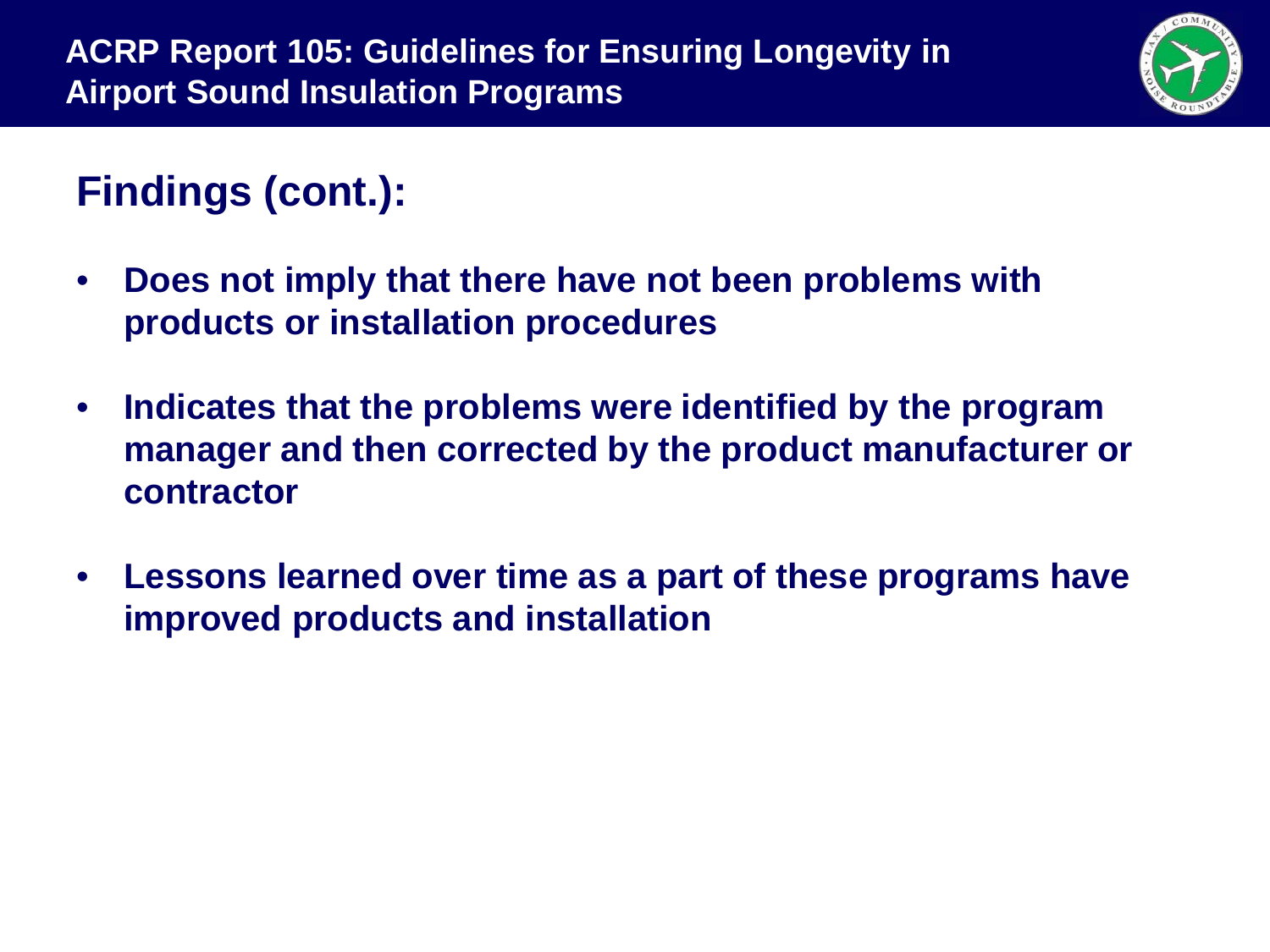

## **Findings (cont.):**

- **Problems are easy to detect during closeout inspection and warranty period, but some may appear later**
- **It is important to discuss these issues with homeowners and have them conduct periodic inspections**
- **Identify the problems once they become apparent**
- **Contact the contractor and manufacturer as soon as the problems become noticeable**
- **Many of the durability issues can be avoided through proper installation techniques**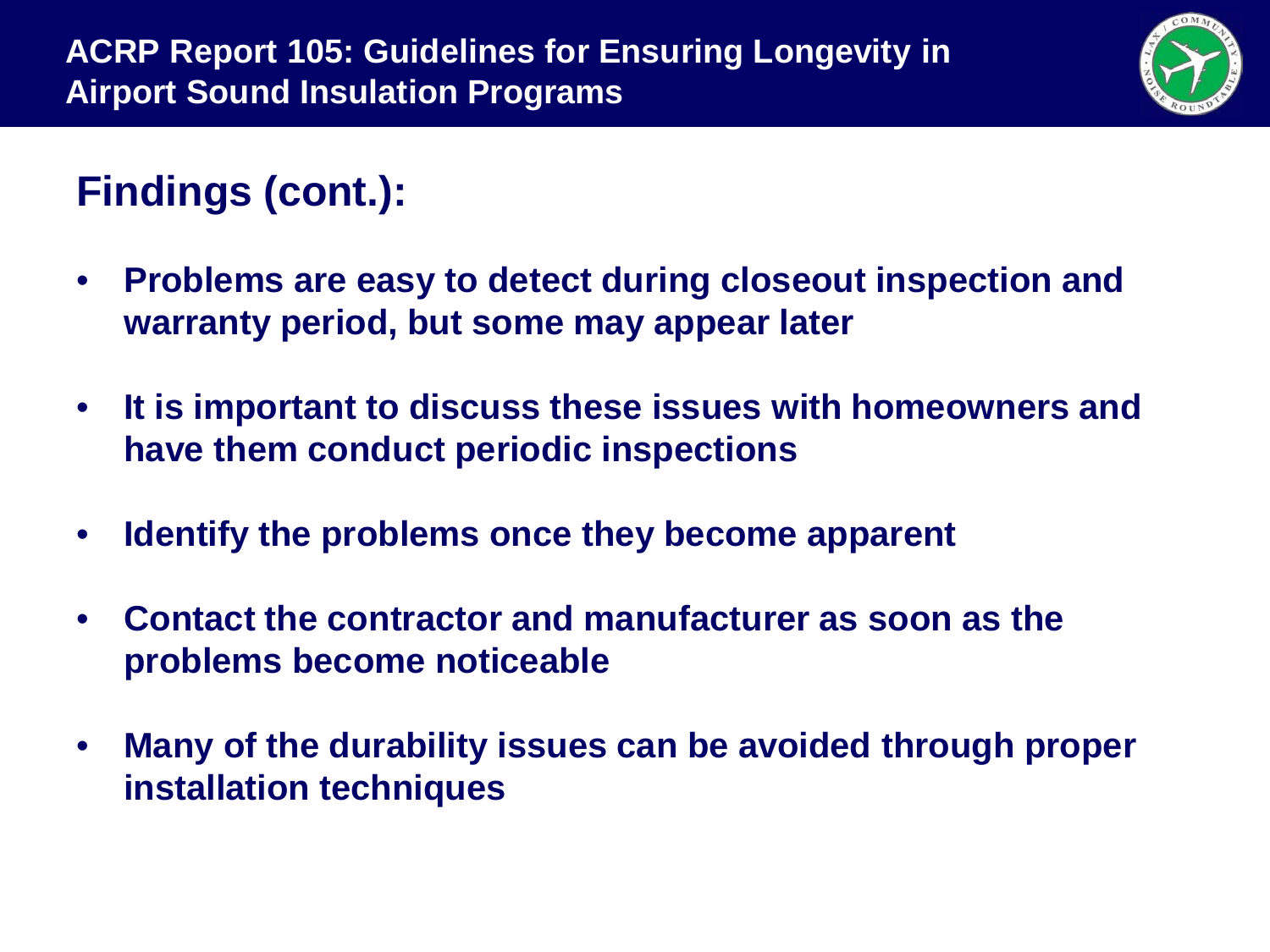

### **Common Issues that can/have been resolved:**

- **Delamination of Doors**
- **Warpage of the entire door panel**
- **Automatic door bottom seals**
- **Difficulties installing the door leaf within the existing door frame**
- **S-88 smoke seals or bulb seals peeled off easily**
- **Misalignment of aluminum windows**
- **Improper operation of hardware**
- **Weather strip deterioration**
- **Condensation in double window assemblies**
- **Sagging of casement windows**
- **Dirt buildup on sliding tracks**
- **Oversized windows that sag**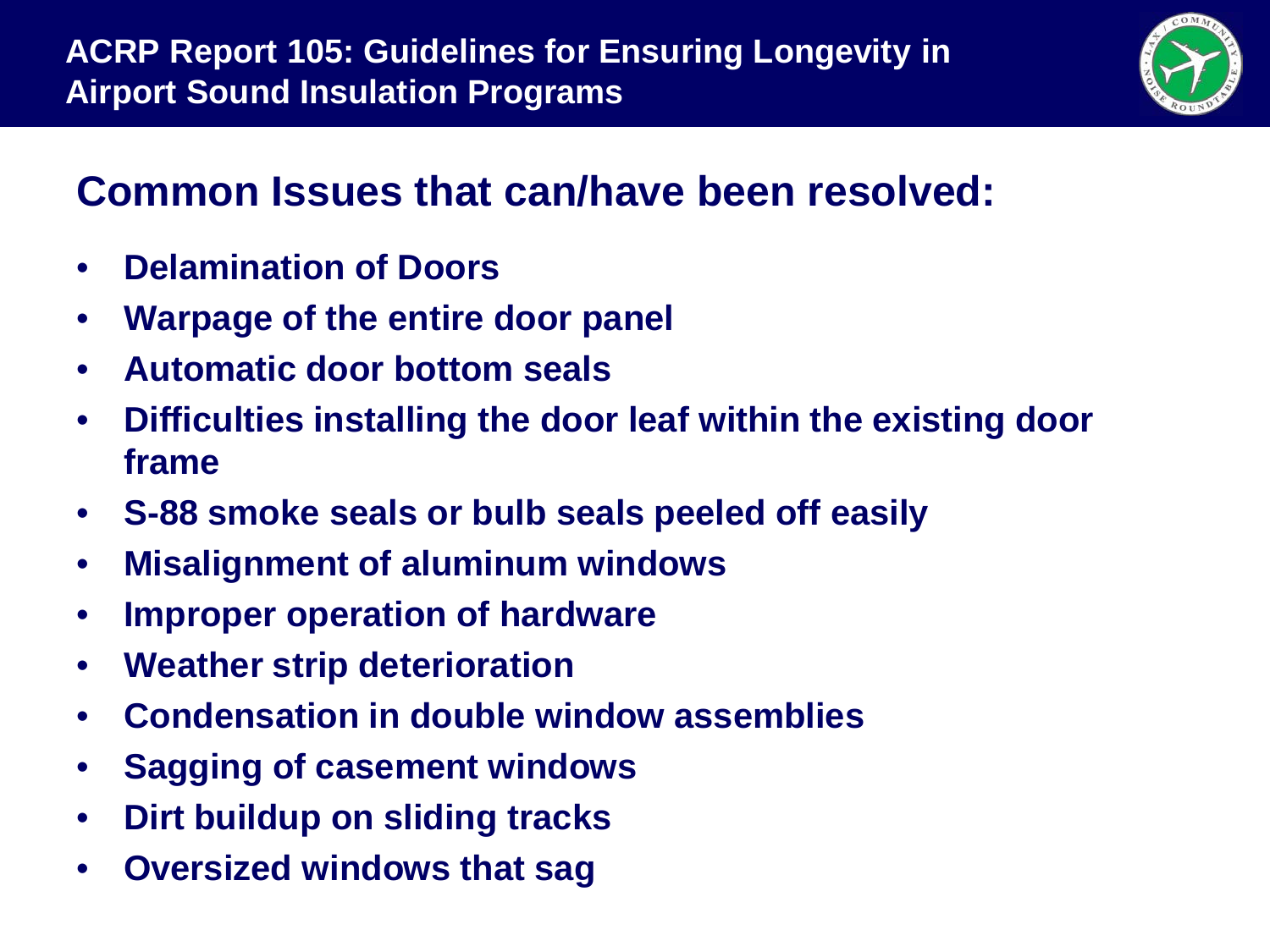

### **Common Issues that can/have been resolved:**

- **Incorrect maximum sizes for 3-lite sliders**
- **Incorrect glass thickness**
- **Failure to install tension clips on self-storing doors**
- **Corrosion of aluminum windows**
- **R-values of thermal insulation deteriorating over time due to settling**
- **Compliance with building codes and other applicable local or federal regulations**
- **Achieving a healthy interior environment**
- **Double sliding glass doors were massive and difficult to open**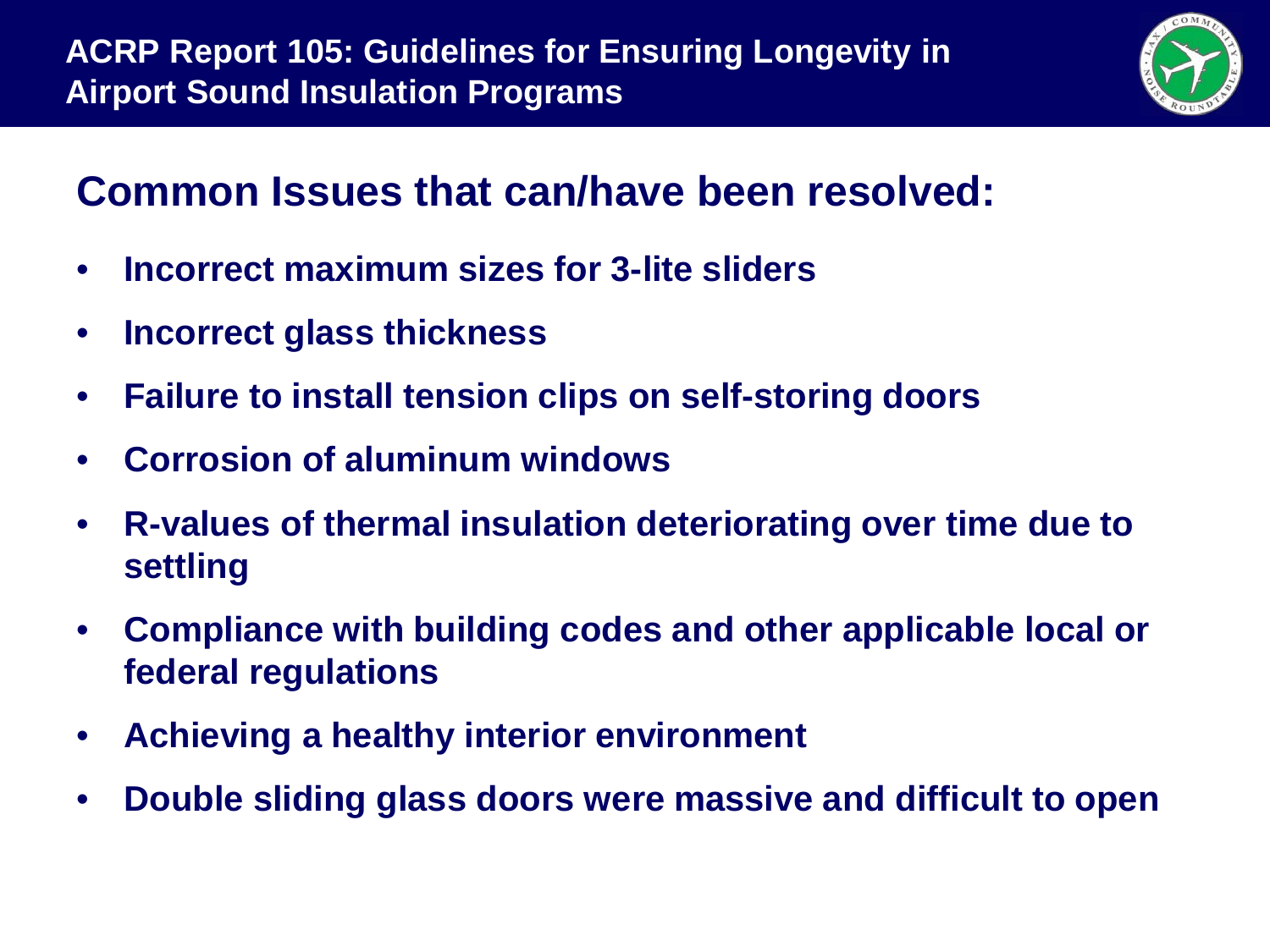

#### **Methods to prevent durability issues:**

- **Proper design; especially as it relates to climate**
- **Specify materials with proven durability**
- **Provide accurate and sufficient construction details**
- **Conduct robust construction management and contractor training**
- **Utilize strong quality assurance and quality control procedures**
- **Ensure homeowner is trained/understands how to maintain the sound insulation treatments**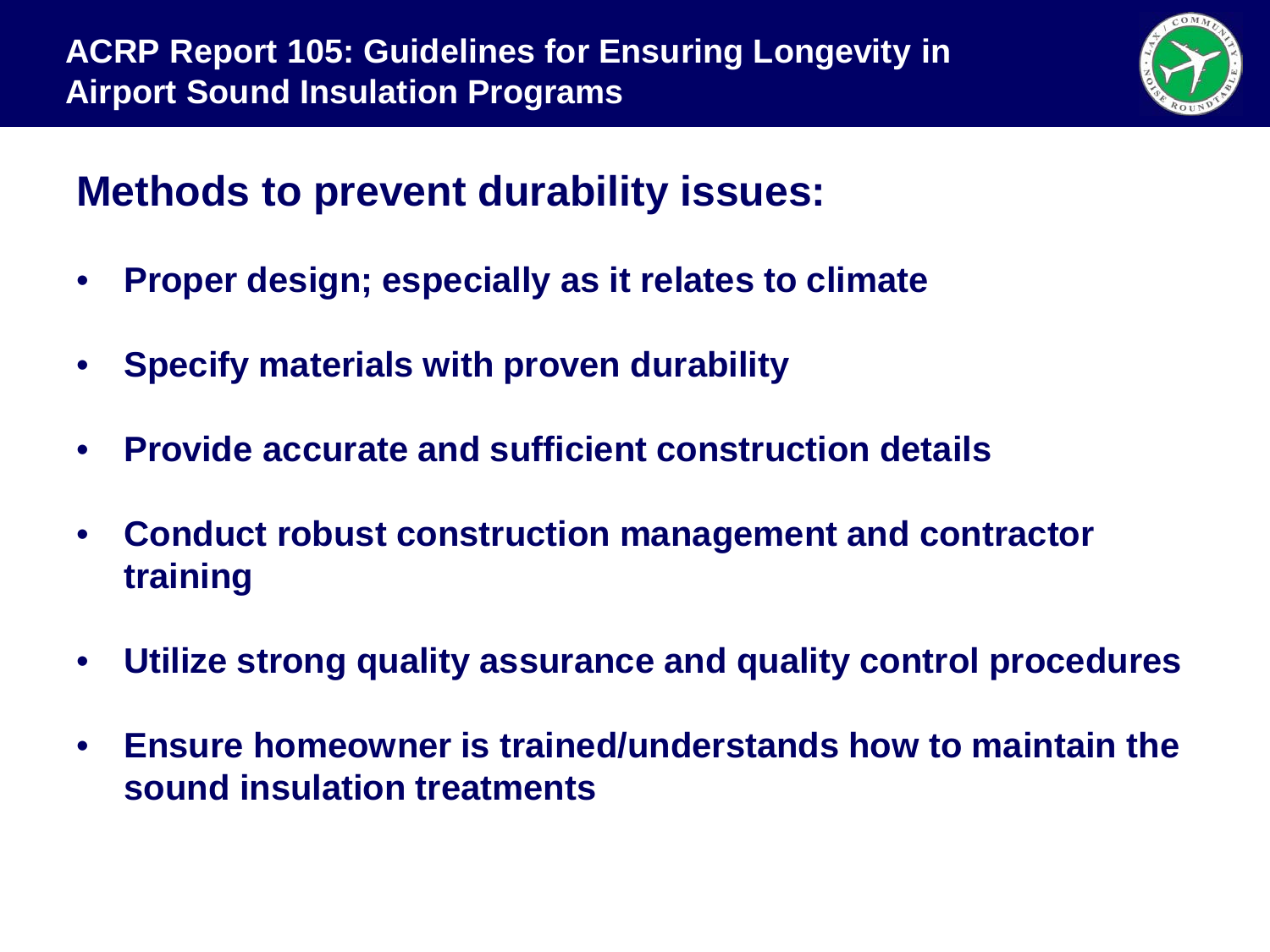

## **The balance of ACRP Report 105:**

- **Section 2 - Program management**
- **Section 3 - Design process and bid documents**
- **Section 4 - Current and future products**
- **Section 5 - Construction administration**
- **Section 6 - Quality control**
- **Section 7 - Maintenance**

**Provides "How to" guidance on every aspect of a sound insulation program to ensure the longevity of the treatments**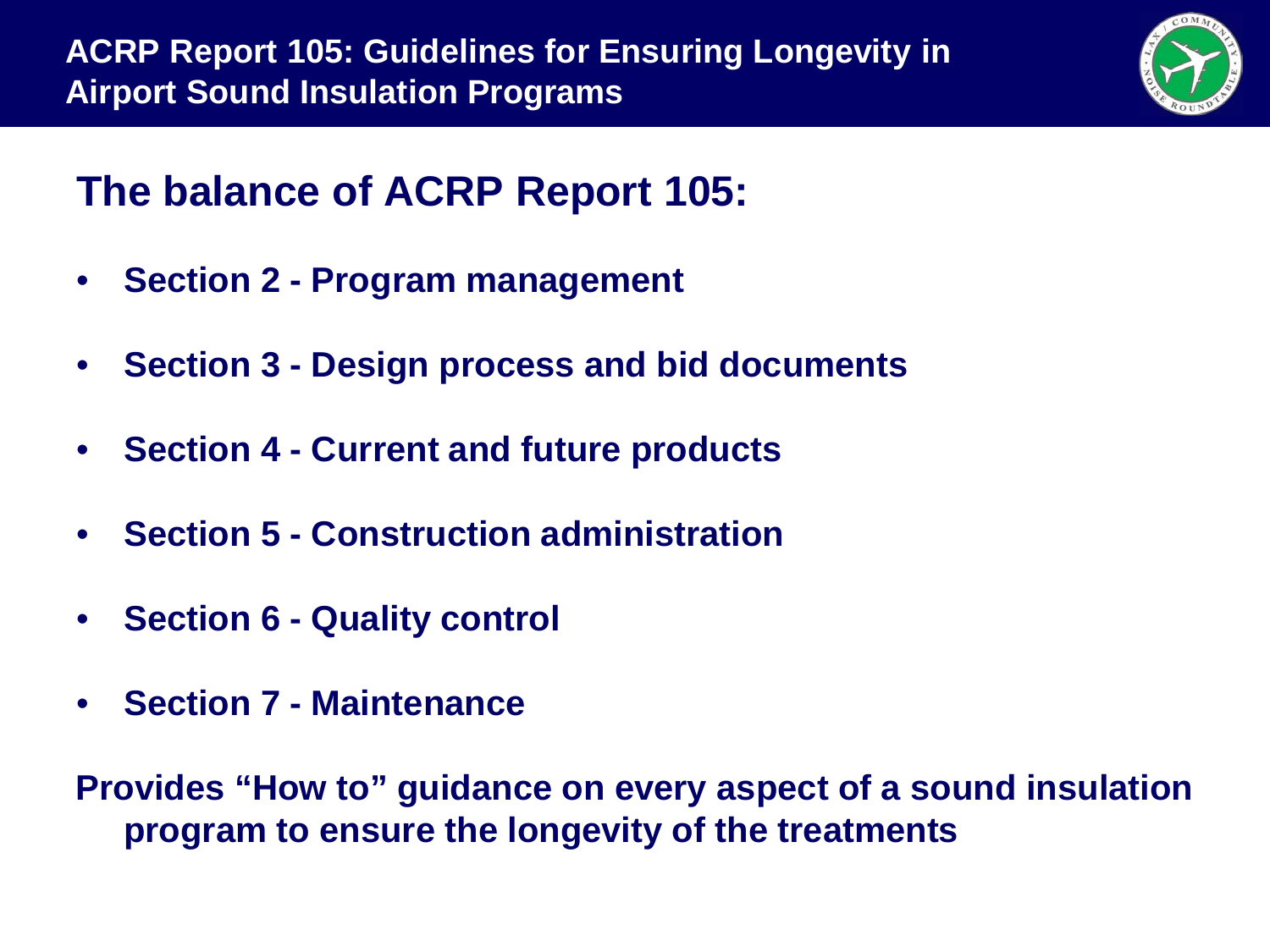

### **Conclusion**

- **The research indicates that sound insulation treatments have held up well over time**
- **Initial problems with products and/or installation techniques appear to have been identified and largely resolved**
- **Sound insulation programs have benefitted from a sharing of lessons learned**
- **Homeowners are responsible for the long-term maintenance and operation of the sound insulation treatments**
- **ACRP Report 105 provides valuable guidance for ensuring the longevity of sound insulation programs**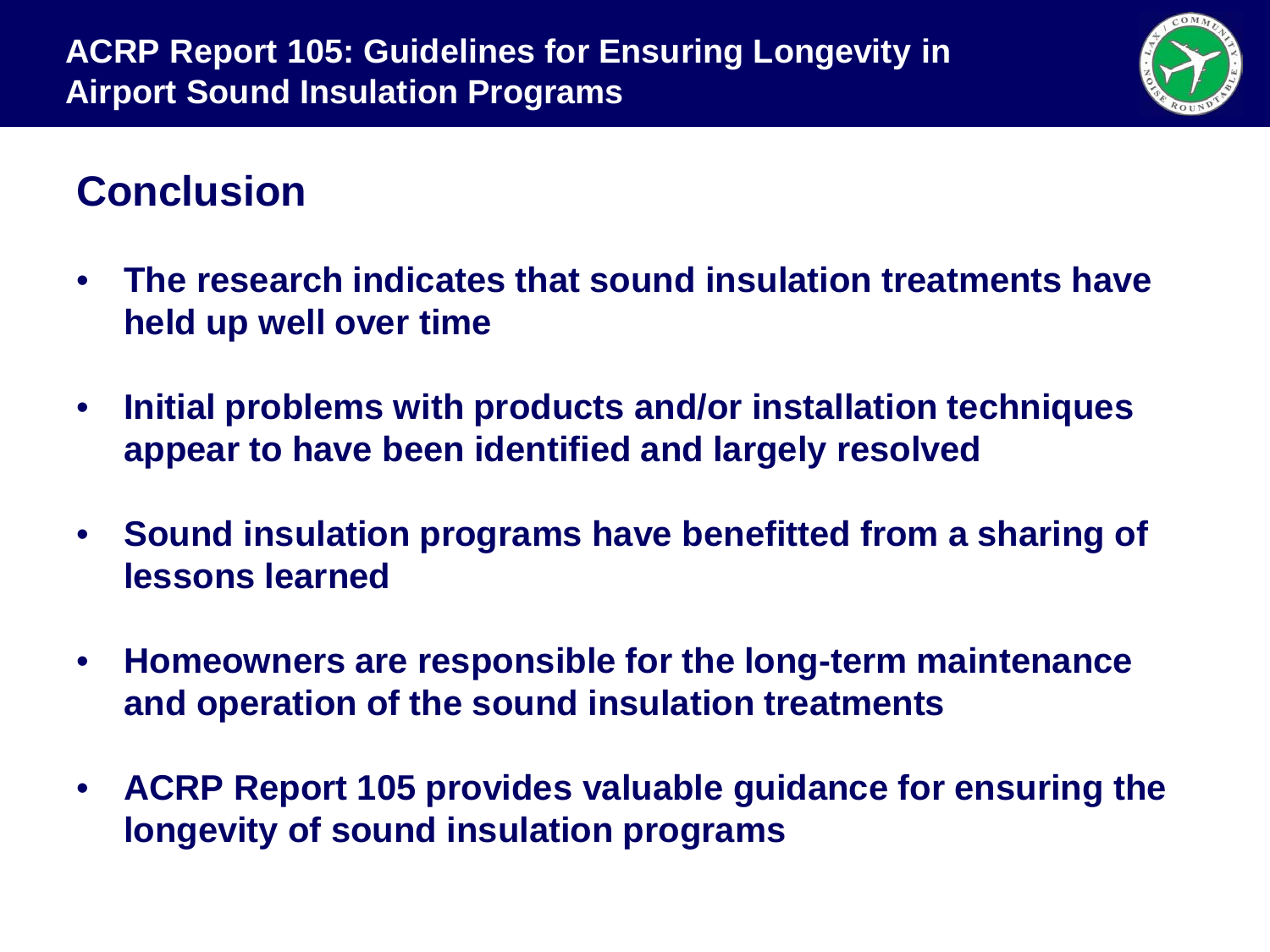

#### **Resources:**

• **To download ACRP Report 105: Guidelines for Ensuring Longevity in Airport Sound Insulation Programs, go to:**

**[http://onlinepubs.trb.org/onlinepubs/acrp/acrp\\_rpt\\_105.pdf](http://onlinepubs.trb.org/onlinepubs/acrp/acrp_rpt_105.pdf)**

• **To download ACRP Report 89: Guidelines for Airport Sound Insulation Programs, go to:**

**[http://onlinepubs.trb.org/onlinepubs/acrp/acrp\\_rpt\\_089.pdf](http://onlinepubs.trb.org/onlinepubs/acrp/acrp_rpt_089.pdf)**